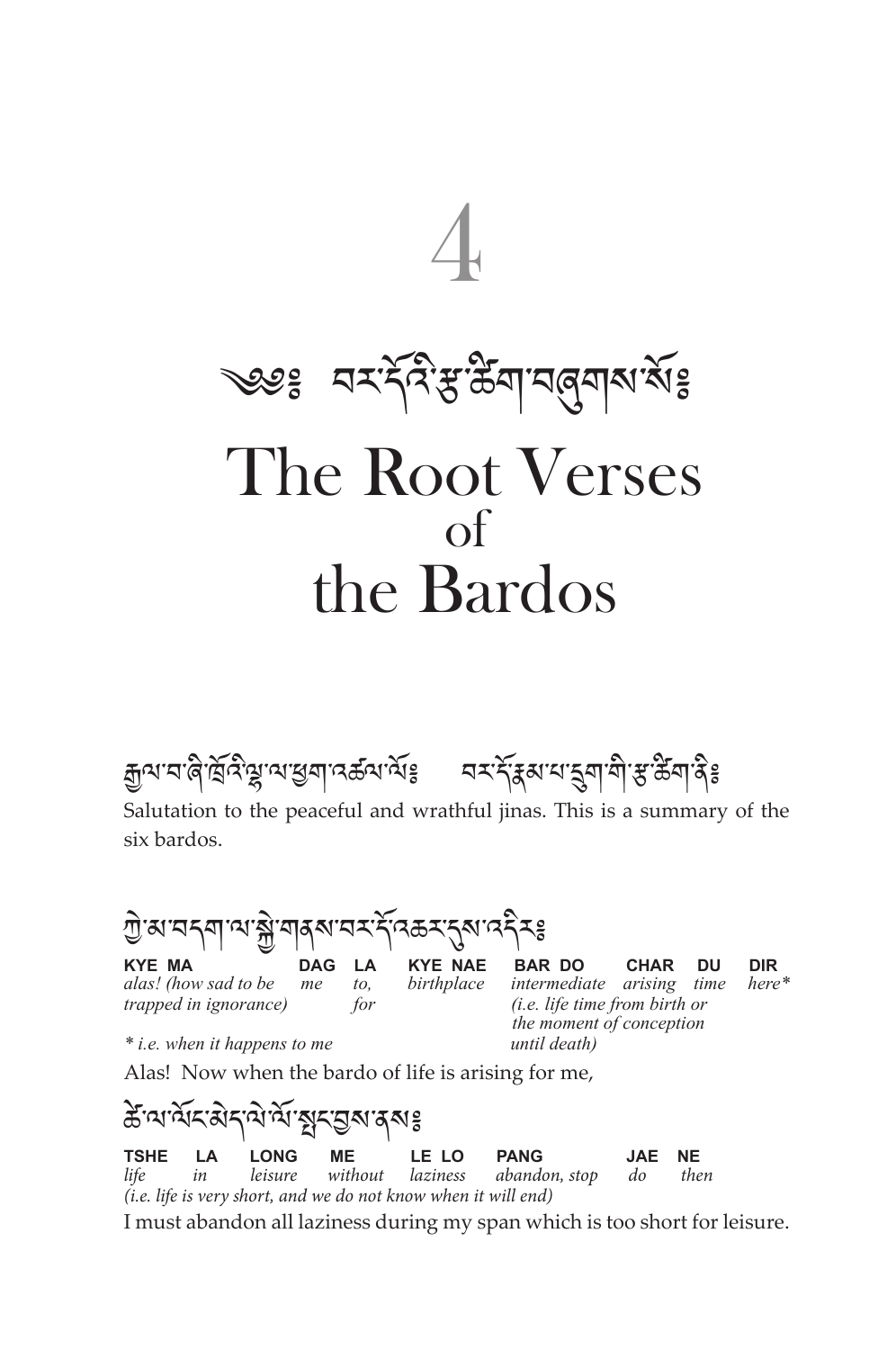

I must progress on the path of understanding the nature of appearances and mind, and practise making the three modes of enlightenment manifest.

མི་ལུས་ལན་གཅིག་ཐོབ་པའི་དུས་ཚོད་འདིར༔ **MI LU LAN CHIG THOB-PAI DU-TSHOD DIR**<br>human body time one get time here *human body time one get time here (To gain a human birth, especially one with the 18 freedoms and opportunities, uses up so much good karma that it is very difficult to get one again.)*

Now at this time when I have gained my sole chance of a human birth

| YENG PAN LAM LA TONG PAI<br>vacillating, path to, on leisure<br>uncertain, hazy |  |  |  | DU<br>time not | MА | YIN<br>have |  |
|---------------------------------------------------------------------------------|--|--|--|----------------|----|-------------|--|

I have no time to waste on the path of vacillation.

*Alas. Now when the bardo of life is arising for me I must abandon all*  laziness during my span which is too short for leisure. Keeping to the *path of undistracted listening, reflecting and meditating, I must progress on the path of understanding the nature of appearances and mind, and practise making the three modes of enlightenment manifest. Now at this time when I have gained my sole chance of a human birth, I have no time to waste on the path of vacillation.*

#### **(Alternative reading)**

[Note: There is also a tradition of the six lines of these verses being read in the line order 1, 5, 6, 2, 3, 4 as below.]

*Alas! Now when the bardo of life is arising for me, now at this time when I have gained my sole chance of a human birth, I have no time to waste on the path of vacillation. I must abandon all laziness during my span which is too short for leisure, and keeping to the path of undistracted listening,*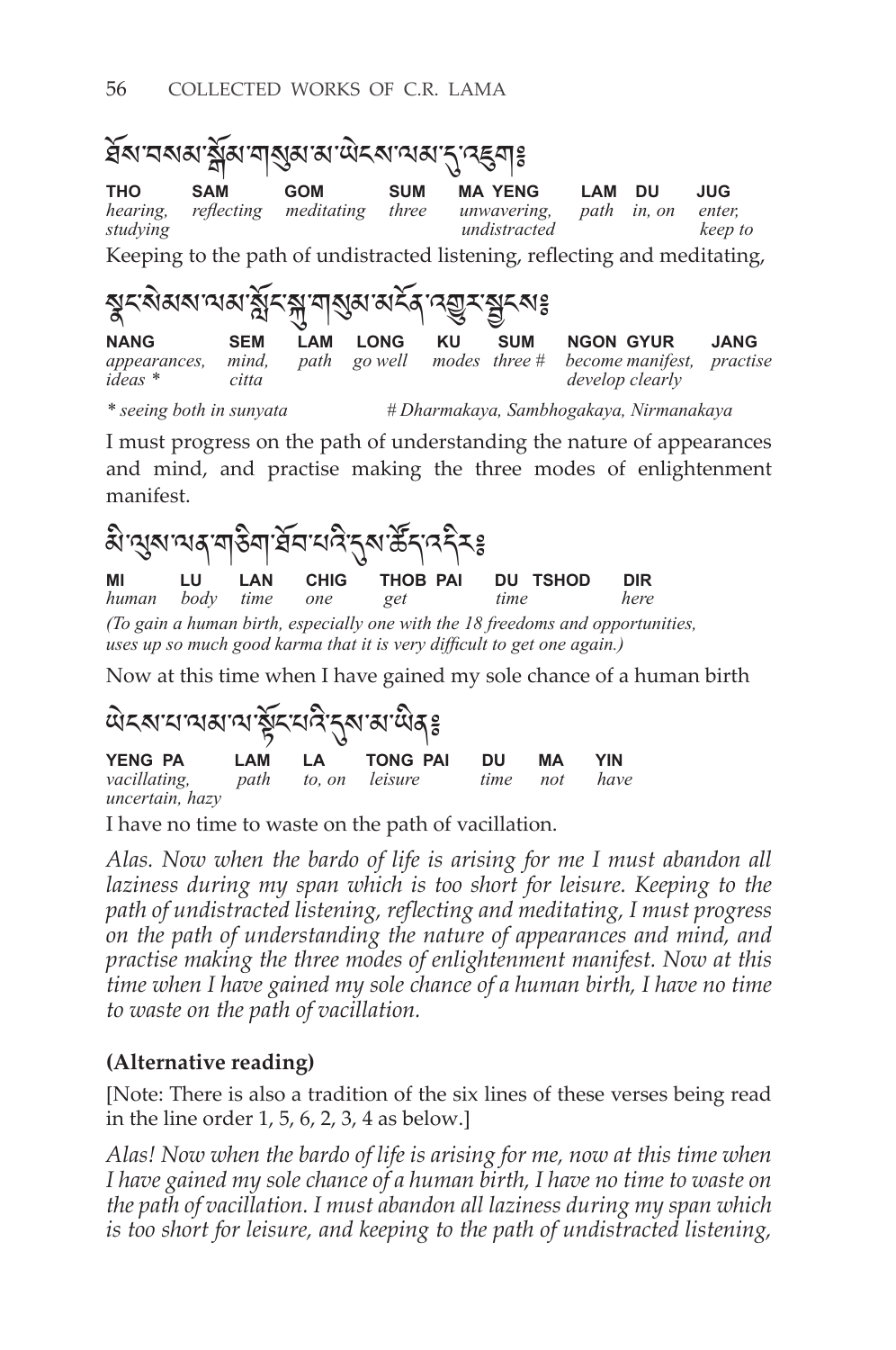*reflecting and meditating, I must progress on the path of understanding the nature of appearances and mind, and practise making the three modes of enlightenment manifest.*



Alas! Now when the bardo of dreams is arising for me,

নচিপ্ৰনাৰ উপনালন আৰু স্বীক্ষা কৰা হয়।<br>মাজ্য সংকল সংকল স্বীক্ষা হয়। **TI MUG RO NYAL BAG ME PANG JAE NE**<br>stupidity, sleeping like a careless, abandon do then

*sleeping like a careless, corpse unheeding*  $m$ *ental dullness* corpse

I must abandon the unheeding, corpse-like sleep of stupidity and

# དྲན་པ་ཡེངས་མེད་གནས་ལུགས་ངང་ལ་འཇོག༔

**dran pa yeng me nae lug ngang la jog** *attention, recollection unwavering natural mode, openness in enter and*   $original$  *condition* 

Keep to the openness of my original situation with unwavering recollection.

རྨི ་ལམ་བཟུང་ལ་སྤྲུལ་བསྒྱུར་འོད་གསལ་སྦྱངས༔

**mi lam zung la trul gyur od sal jang** *(be aware of it and its thus understanding of its natural clarity, nature and not forget it illusoriness self-luminous upon awakening) quality*

*dream hold with, transform it with the clear illumination, practice* 

Being aware of my dreams as they come, I must transform them into the practice of natural radiance.



I will follow this very important practice of merging sleep with the direct experience of my true nature.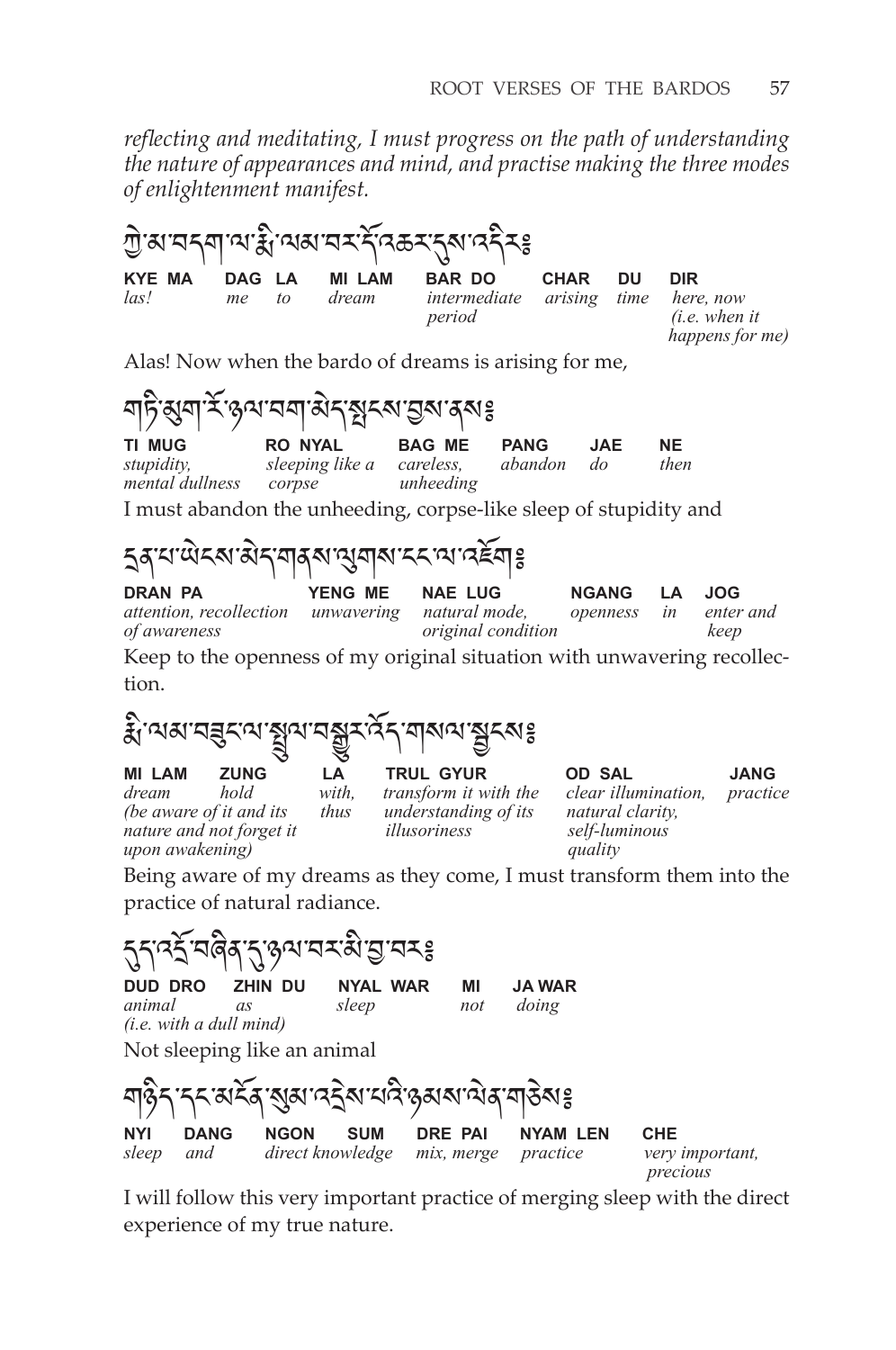*Alas! Now when the bardo of dreams is arising for me, I must abandon the unheeding corpse-like sleep of stupidity and keep to the openness of my original situation with unwavering recollection. Being aware of my dreams as they come, I must transform them into the practice of clear*  radiance. Not sleeping like an animal I will follow this very important *practice of merging sleep with the direct experience my true nature.*

## **(Alternative reading)**

*Alas! Now when the bardo of dreams is arising for me, without sleeping like an animal I will follow this very important practice of merging sleep with the direct experience of my true nature. I must abandon the unheeding corpse-like sleep of stupidity and keep to the openness of my original situation with unwavering recollection. Being aware of my dreams as they come, I must transform them into the practice of clear radiance.*



Alas! Now when the bardo of mental stability is arising for me,

རྣམ་ཡེངས་འཁྲུལ་བའི་ཚོགས་རྣམས་སྤངས་བྱས་ནས༔

**TSHOG NAM PANG JAE NE**<br>many different kinds abandon then *very wavering confusion (i.e. all the thoughts that arise from uncertainty about the true nature)* I must abandon all the different forms of vacillating confusion and

ཡེངས་མེད་འཛིན་མེད་མཐའ་བྲལ་ངང་དུ་འཇུག༔

*meditation)* 

**yeng me dzin me tha dral ngang du jug** *mNyam-bZhag, post-meditation) conceptualisation* 

*unwavering without grasping free of all limits, openness in keep, enter (always in (always in rJe-Thob, no reifying and stay*

Keep to the unwavering, ungrasping openness free of all limits.

$$
\begin{array}{ll}\n\text{Ric} & \text{Ric} \\
\text{Ric} & \text{Ric} \\
\text{Ric} & \text{Ric} \\
\text{Ric} & \text{Ric} \\
\text{Ric} & \text{Ric} \\
\text{Ric} & \text{Ric} \\
\text{Ric} & \text{Ric} \\
\text{Ric} & \text{Ric} \\
\text{Ric} & \text{Ric} \\
\text{Ric} & \text{Ric} \\
\text{Ric} & \text{Ric} \\
\text{Ric} & \text{Ric} \\
\text{Ric} & \text{Ric} \\
\text{Ric} & \text{Ric} \\
\text{Ric} & \text{Ric} \\
\text{Ric} & \text{Ric} \\
\text{Ric} & \text{Ric} \\
\text{Ric} & \text{Ric} \\
\text{Ric} & \text{Ric} \\
\text{Ric} & \text{Ric} \\
\text{Ric} & \text{Ric} \\
\text{Ric} & \text{Ric} \\
\text{Ric} & \text{Ric} \\
\text{Ric} & \text{Ric} \\
\text{Ric} & \text{Ric} \\
\text{Ric} & \text{Ric} \\
\text{Ric} & \text{Ric} \\
\text{Ric} & \text{Ric} \\
\text{Ric} & \text{Ric} \\
\text{Ric} & \text{Ric} \\
\text{Ric} & \text{Ric} \\
\text{Ric} & \text{Ric} \\
\text{Ric} & \text{Ric} \\
\text{Ric} & \text{Ric} \\
\text{Ric} & \text{Ric} \\
\text{Ric} & \text{Ric} \\
\text{Ric} & \text{Ric} \\
\text{Ric} & \text{Ric} \\
\text{Ric} & \text{Ric} \\
\text{Ric} & \text{Ric} \\
\text{Ric} & \text{Ric} \\
\text{Ric} & \text{Ric} \\
\text{Ric} & \text{Ric} \\
\text{Ric} & \text{Ric} \\
\text{Ric} & \text{Ric} \\
\text{Ric} & \text{Ric} \\
\text{Ric} & \text{Ric} \\
$$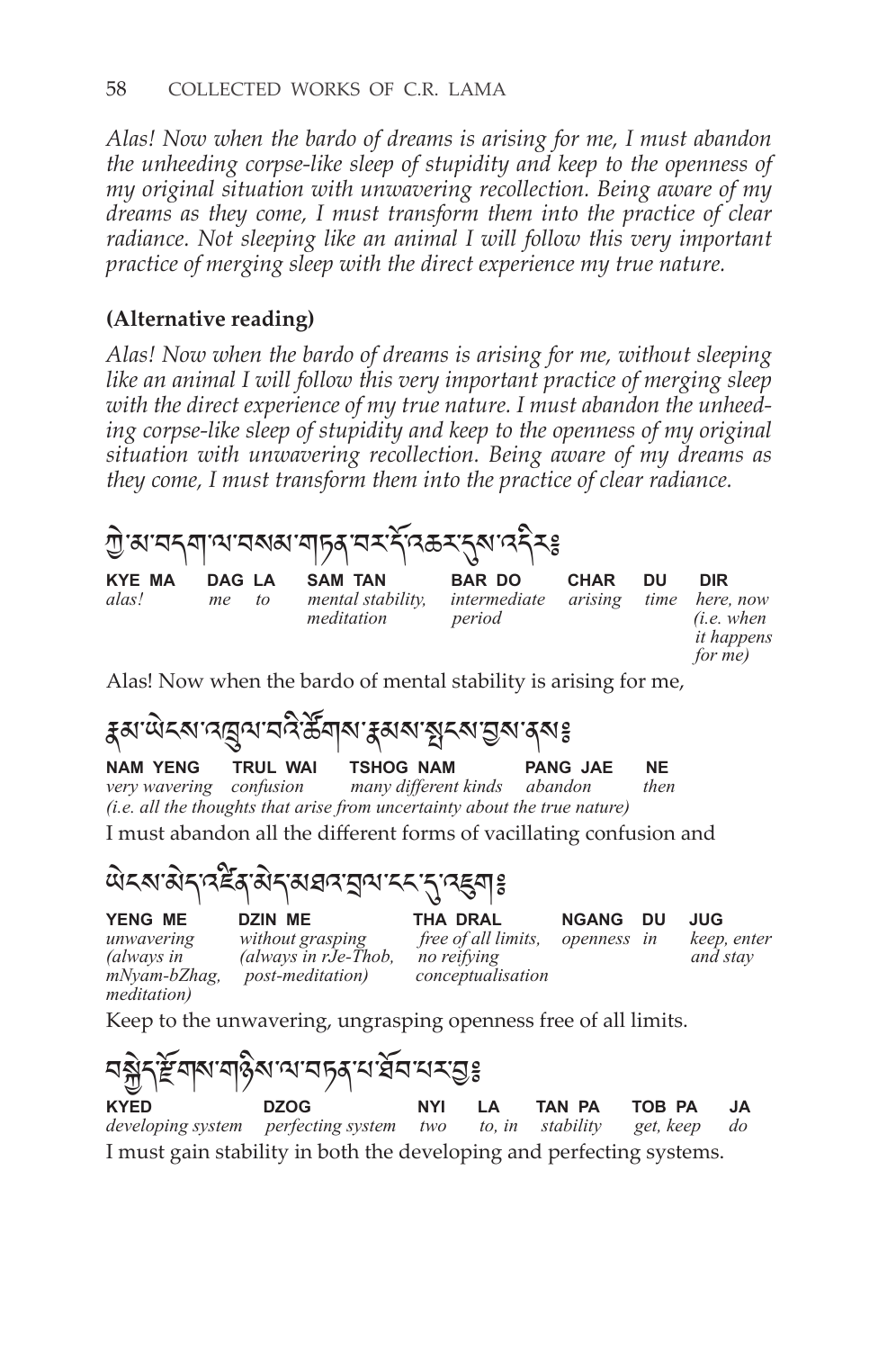



Abandoning all worldly activities I will practise one-pointedly here and now.



I must not go under the bewildering power of the afflictions.

*Alas! Now when the bardo of mental stability is arising for me, I must abandon all the different forms of vacillating confusion and keep to the unwavering, ungrasping openness free of all limits. I must gain stability in both the developing and perfecting systems. Abandoning all worldly activities, I will practise one-pointedly here and now. I must not go under the bewildering power of the afflictions.*

#### **(Alternative reading)**

*Alas! Now when the bardo of mental stability is arising for me, I will abandon all worldly activity and practise one-pointedly here and now. I must not go under the bewildering power of the afflictions. I must abandon all the different forms of vacillating confusion and keep to the unwavering, ungrasping openness free of all limits. I must gain stability in both the developing and perfecting systems.*



I must abandon all hopes, desires and grasping.

| <u>য়</u> ঀ৶৶ৼয়৾৻য়৾৶৻য়ড়ড়ৢ৻ড়৸ড়৻ড়৻ড়৻ড়৻ড়৻    |                                                                    |             |                     |                              |                    |  |
|------------------------------------------------------|--------------------------------------------------------------------|-------------|---------------------|------------------------------|--------------------|--|
| <b>DAM NGAG</b><br><i>instructions.</i><br>doctrines | <b>SAL WAI</b><br>clear<br>(i.e. keeping them)<br>clearly in mind) | LAM<br>path | LA<br><sub>on</sub> | <b>MA YENG</b><br>unwavering | JUG<br>enter, keep |  |

Keeping unwaveringly on the clear path of the dharma instructions,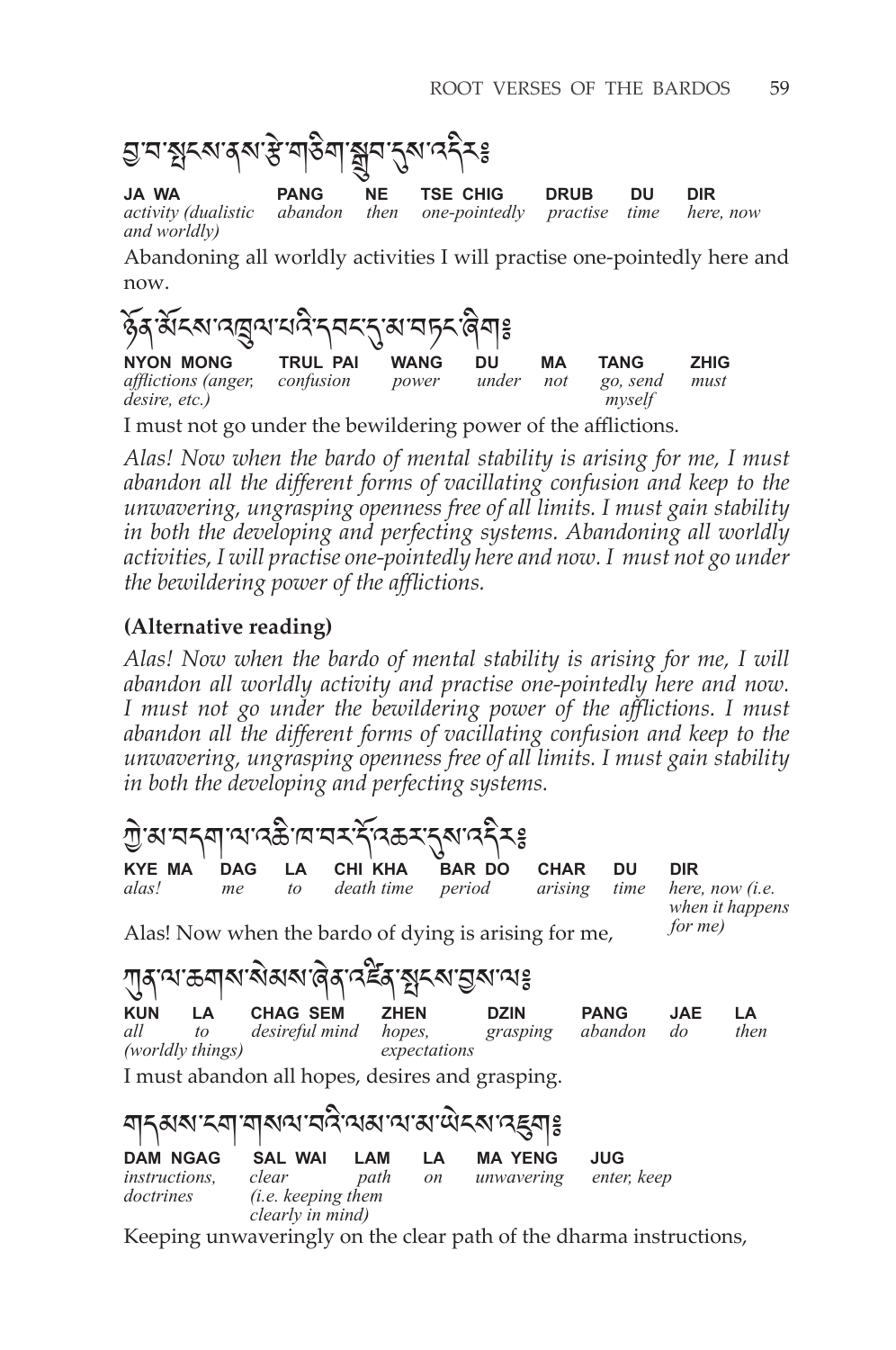

Now, as I am becoming free of this compounded body of flesh and blood,



*Alas! Now when the bardo of dying is arising for me, I must abandon all hopes, desires, and grasping. Keeping unwaveringly on the clear path of the dharma instructions, I must integrate my awareness in the unborn sky-like space. Now, as I am becoming free of this compounded body of flesh and blood, I must know it to be impermanent and illusory.*

## **(Alternative reading)**

 $\overline{\phantom{0}}$  $\sim$ 

*Alas! Now when the bardo of dying is arising for me, now as I am becoming free of this compounded body of flesh and blood, I must know it to be impermanent and illusory. I must abandon all hopes, desires, and grasping and keep unwaveringly to the clear path of the dharma instructions. I must integrate my awareness in the unborn sky-like space.*

|                        |              |    | ॻॖॱॺॱॸॸऺॺऻॱॺॱक़॓ॺॱढ़॓ॸॱॸॸॱॸ॔ॱ <sup>ढ़क़</sup> ॸॱॸॣॺॱ <i>ॸॸ॔</i> ड़  |                         |                                                                             |            |             |
|------------------------|--------------|----|---------------------------------------------------------------------|-------------------------|-----------------------------------------------------------------------------|------------|-------------|
| <b>KYE MA</b><br>alas! | DAG LA<br>me | to | CHO NYID<br><i>dharmata, actuality</i><br><i>original situation</i> | <b>BAR DO</b><br>period | <b>CHAR</b><br>arising<br><i>(it starts to appear just)</i><br>after death) | DU<br>time | DIR<br>here |

Alas! Now when the bardo of actuality is arising for me,

 $\overline{a}$ 

| गुदायान्नद्याञ्जयादद्देवाराञ्जूदञ्जूदराञ्जूरादयः । |  |  |  |  |  |                                       |           |
|----------------------------------------------------|--|--|--|--|--|---------------------------------------|-----------|
|                                                    |  |  |  |  |  | KUN LA NGANG TRAG JIG NANG PANGJAE    | <b>NE</b> |
|                                                    |  |  |  |  |  | all to fear fear terror ideas abandon | then      |
| <i>(that appears)</i>                              |  |  |  |  |  |                                       |           |

I must abandon all fearful and terrified notions about all that is occurring, and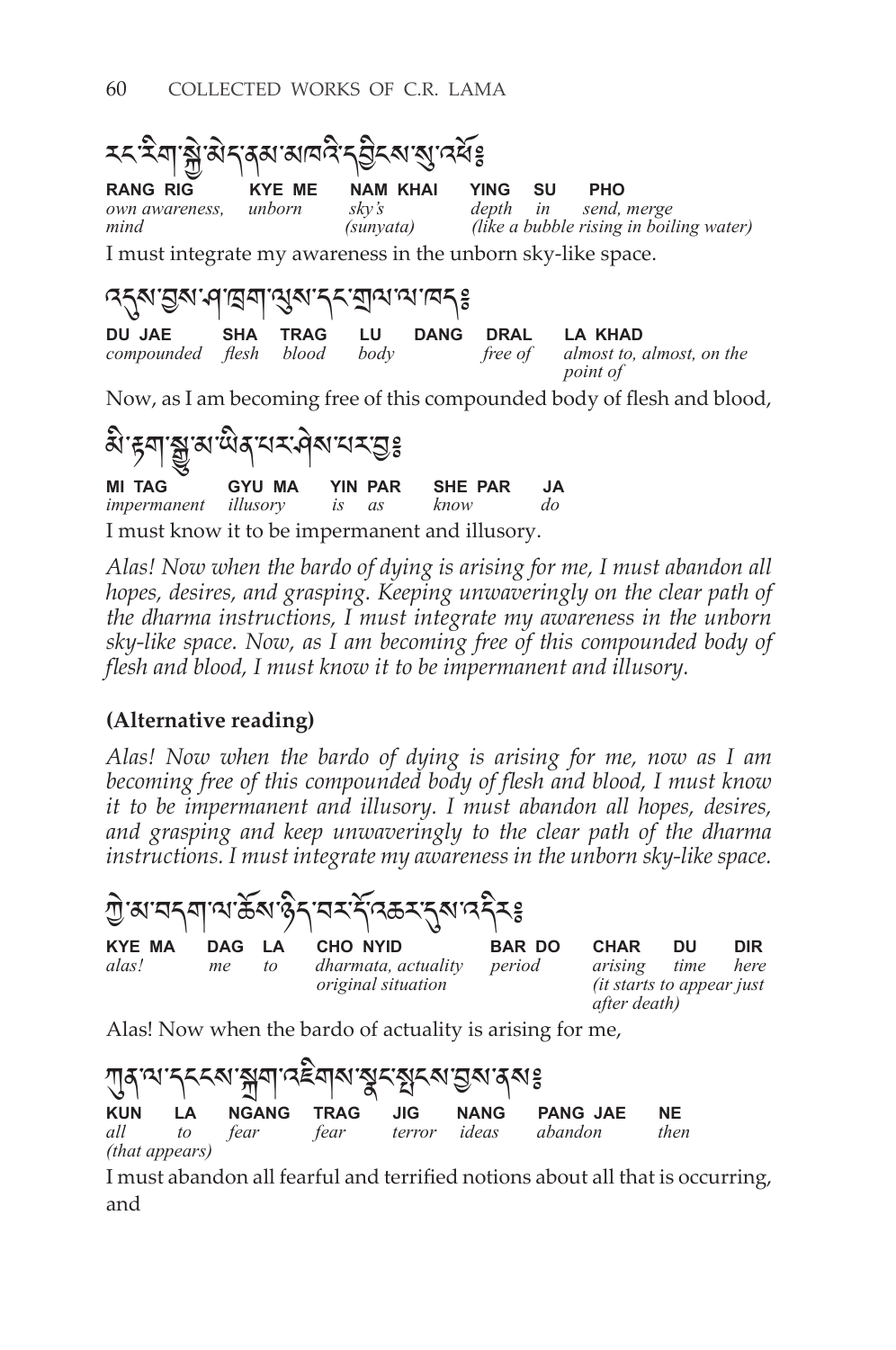

I must not be afraid of the hosts of peaceful and wrathful forms that are my own luminosity.

*Alas! Now when the bardo of the actuality is arising for me, I must abandon all fearful and terrified notions about whatever occurs, and recognise that whatever arises is the natural radiance of my own awareness. I must know that this is the mode of appearance of this bardo. Now when this very important and crucial time is coming I must not be afraid of the hosts of peaceful and wrathful forms that are my own luminosity.*

## **(Alternative reading)**

*Alas! Now when the bardo of actuality is arising for me, now when this very important and crucial time is coming, I must not be afraid of the hosts of peaceful and wrathful forms that are my own luminosity. I must abandon all fearful and terrified notions about all that is occurring and recognise that whatever arises is the natural radiance of my own awareness. I must know that this is the mode of appearance of this bardo.*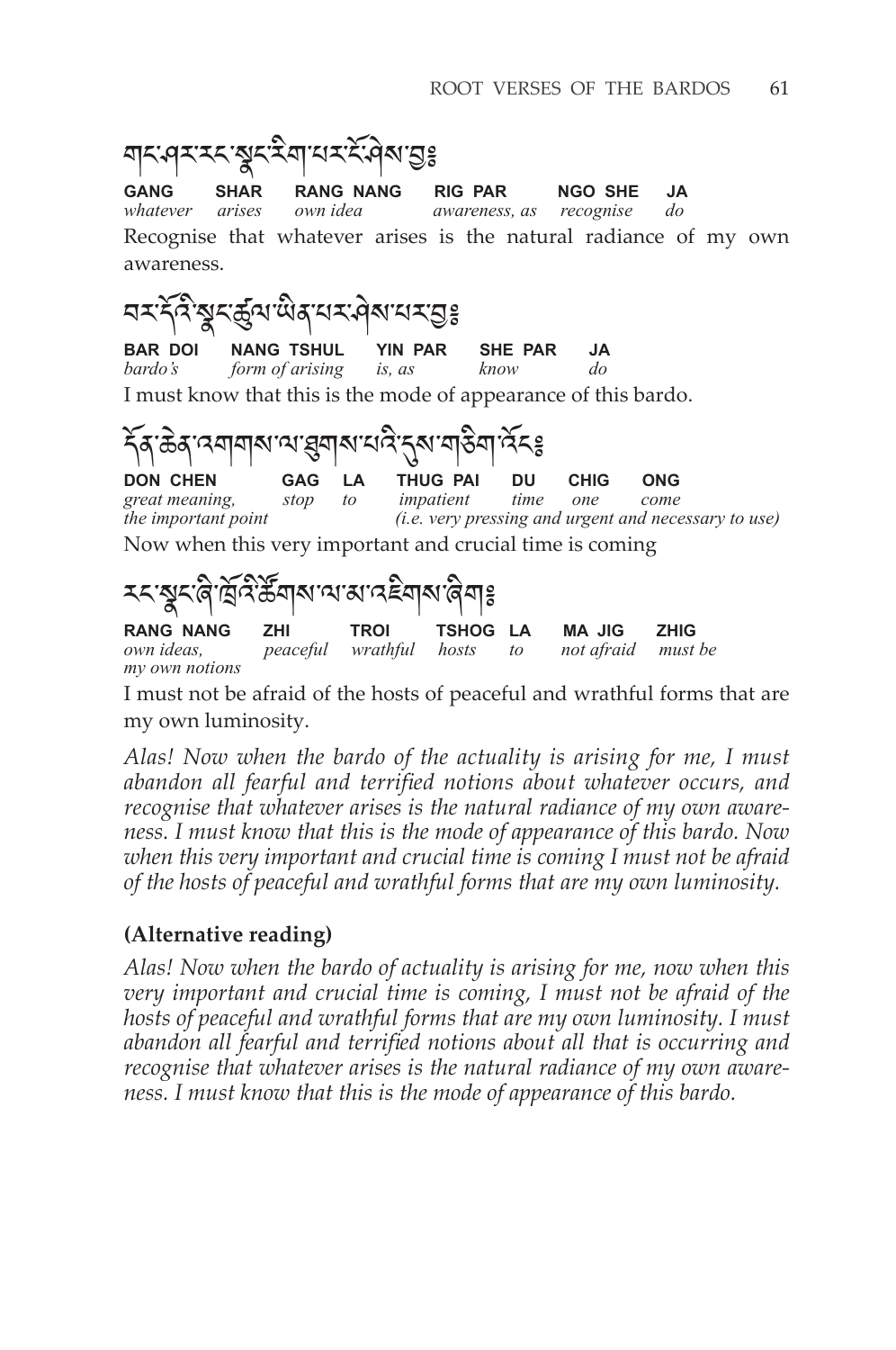

Alas! Now when the bardo of rebirth is arising for me,

འདུན་པ་རྩེ་གཅིག་སེམས་ལ་བཟུང་བྱས་ནས༔ **TSE CHIG SEM LA ZUNG JAE NE**<br>
one-pointed mind in, as hold then *devotion, longing (keeping one-pointedly on pure dharma thoughts and the understanding of non-duality)*

I must keep my mind in one-pointed devotion and

ঘ∃ন্য অম শূ দ্ধ অ'ৰ্ব্ শ্ৰুম দ্ধ্বীঃ **zang PO LAE KYI TRO LA NAN GYI THUD**<br>good karma of arising to urgent, pressing extend *good karma of arising to urgent, pressing extend, assist encourage (This is the moment to strive for a good rebirth and for that, much good karma is necessary,* 

*so we must make only good thoughts arise.)* Strongly encourage the maturing of my good karma.

<u>য়ৼ৾৾য়ৼৢয়৾ৼয়য়য়৾য়ৼ৻৸৸৸ৼ৻৸৸৸ৼ৻</u> **NGAL GO GAG NE RULOG DRAN PAR JA**<br>womb door stop,close then reverse remember do door stop, close then reverse remember *(the entrance into the six realms) (go back through the stages of*

*dependent origination,right up to ignorance*<sup>1</sup> *, and then transcend it)*

Closing the womb door I must remember to reverse the process that leads to existence.

ଷ୍ଟି<sup>2</sup>୍ୟ ବ୍ୟାକ୍ଷ୍ଟ୍ର୍ୟ୍ୟ କରି ।<br>ଏହା ଏକ ବାର୍ଯ୍ୟ ବିଶ୍ୱା ସେ ନାମ୍ବା ଦେବ ।<br>ବାର୍ଯ୍ୟ ବିଶ୍ୱା କରି । **NYING RU DAG NANG GO PAI DU CHIG YIN**<br>*strong, genuine faith, pure view need time one is strong, genuine faith, pure view need time one is* This is the one time when authentic pure vision is required, so



*(As one approaches and is about to be born into the womb of a woman making love one very strongly meditates that the couple is in fact one's guru with his or her consort and in this way all desireful attachments are destroyed and the impulse to enter will be overcome. If we do enter, it will be by merging with their nectar.)*

Abandoning all jealousy, I will meditate on my guru with his consort.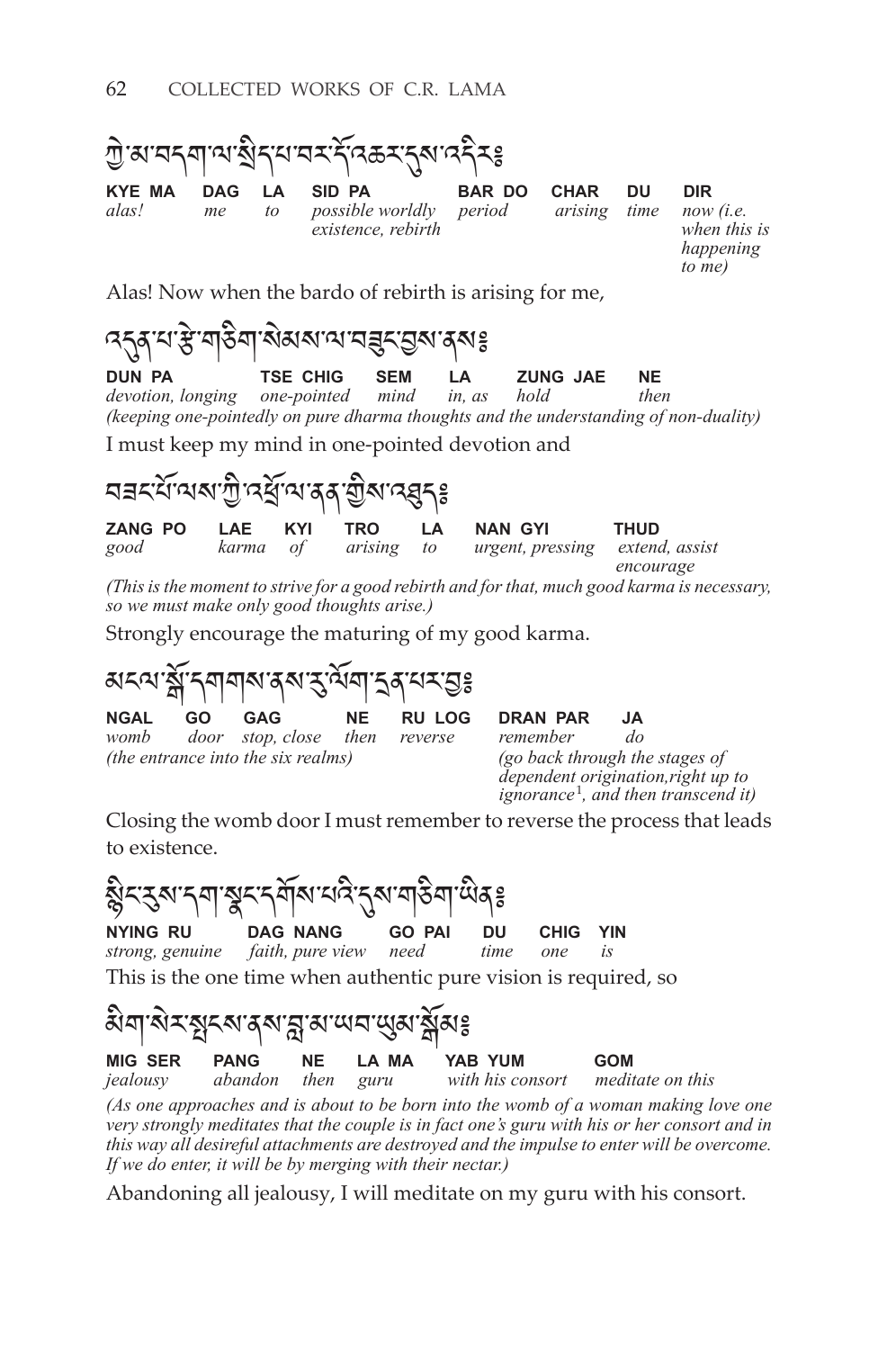*Alas! Now when the bardo of rebirth is arising for me, I must keep my mind in one-pointed devotion and strongly encourage the maturing of my good karma. Closing the womb door I must remember to reverse the process that leads to existence. This is the one time when authentic pure vision is required so, abandoning all jealousy, I will meditate on my guru with his consort.* 

### **(Alternative reading)**

*Alas! Now when the bardo of rebirth is arising for me, this is the one time when authentic pure vision is required so, abandoning all jealousy, I will meditate on my guru with his consort. I must keep my mind in onepointed devotion and strongly encourage the maturing of my good karma. Closing the womb door I must remember to reverse the process that leads to existence.*

འཆི་བ་འོང་སྙམ་མེད་པའི་བློ་རིང་པཿོ

 *anything useful*

**CHI WA ONG NYAM MED PAI LO RING PO** death coming unthoughtful, of unbelieving *coming unthoughtful, of* Thoughtlessly never believing that death will come

དོན་མེད་ཚེ་འདིའི་བྱ་བ་བགྲུབས་བགྲུབས་ནས༔

| <b>DON ME</b>                 | <b>TSHE</b> | DI   | JA WA  | DRUB DRUB                          | <b>NE</b> |
|-------------------------------|-------------|------|--------|------------------------------------|-----------|
| <i>meaningless, worthless</i> | life        | this | deeds. | done done                          | then      |
| (i.e. actions that do not     |             |      |        | <i>activities (i.e. very much,</i> |           |
| lead to awakening)            |             |      |        | all the time)                      |           |

I have passed this life in the constant practice of meaningless activity,



And now if I go from it empty-handed, that will be a great loss and failure.

<sub>ମ</sub>ସ୍ଥିଷ: ଏକ୍ସାସ୍ଥ୍ୟ ଅବି ଅବି ଅବି ଅବି ।<br>The set of the party of the palm pair **GOE NGE SHE PA DAM PAI CHO YIN PAE** *necessary certain understanding holy, excellent dharma is, therefore nderstanding holy, excellent (for it alone can help at the time of death)*

I must remember that the one certain necessity is the holy dharma.

ད་ལྟ་ཉིད་དུ་ལྷ་ཆོས་མི་བྱེད་དམ༔ **DAN TA NYID DU** LHA CHO **MI JED DAM**<br>now, immediately meditation on the gods not do or *nomiation on the gods not do or* 

Therefore if now, at this moment, I do not meditate on the divine forms or